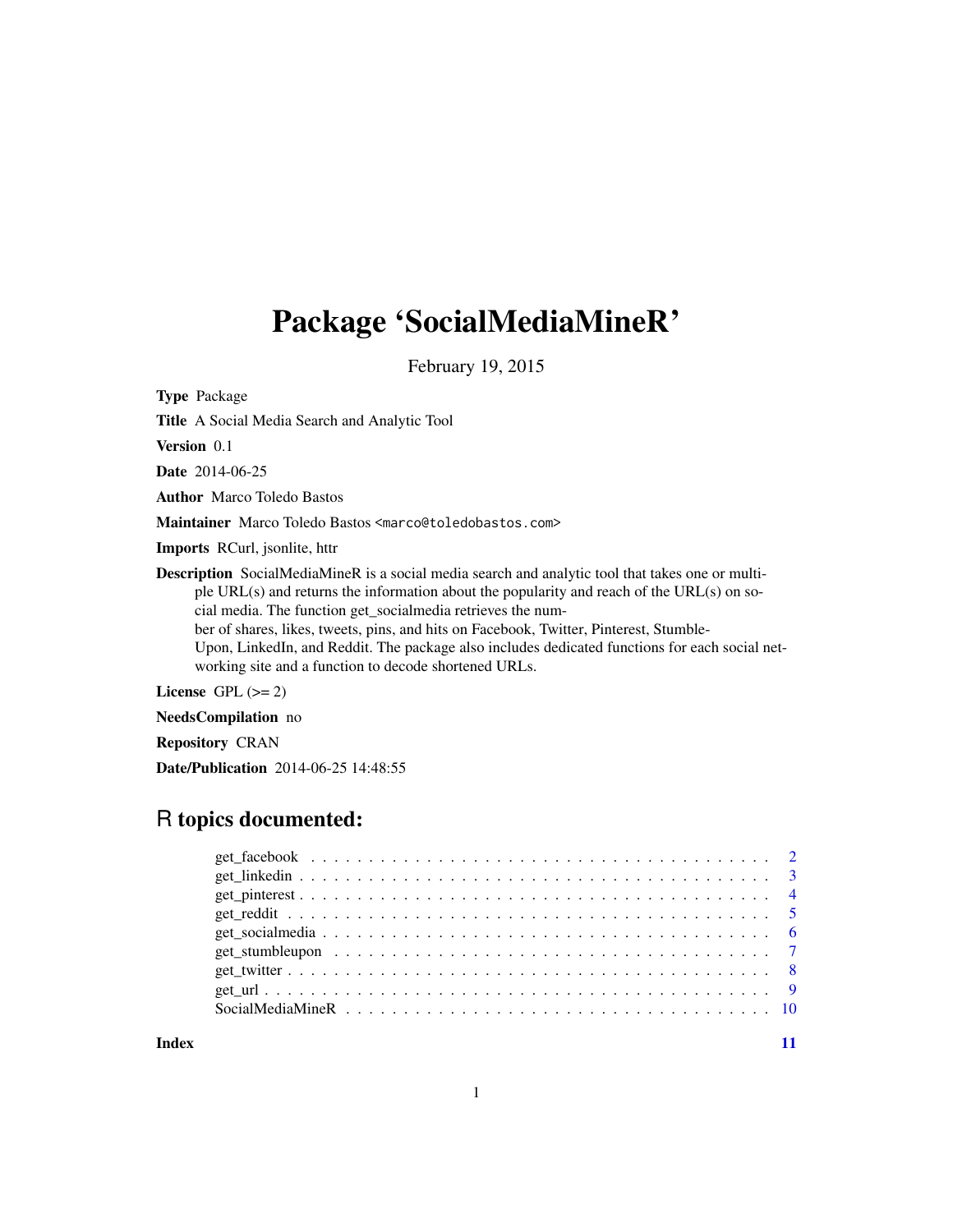<span id="page-1-0"></span>

Takes a URL and returns a data frame withe the original URL, normalized URL, number of Facebook shares, likes, comments, total hits, clicks, Facebook ID of comments, and comments box count. The function accepts the optional variable sleep.time (default=0) to avoid hitting API limits (if implemented). Use sleep.time to define the number of seconds the function will wait before proceeding to the next URL. If the URLs are shortened, you will have to first resolve them using the function get\_url.

#### Usage

```
get_facebook(links, sleep.time = 0)
```
# Arguments

| links      | URL to be tracked on Facebook                                                            |
|------------|------------------------------------------------------------------------------------------|
| sleep.time | Number of seconds the function will wait before proceeding to the next URL<br>(optional) |

# Value

Returns the original URL, normalized URL, number of Facebook shares, likes, comments, total hits, clicks, Facebook ID of comments, and comments box count.

#### Author(s)

Marco Toledo Bastos

#### References

Information about the Facebook API is available at https://developers.facebook.com/

#### Examples

get\_facebook("http://www.google.com/")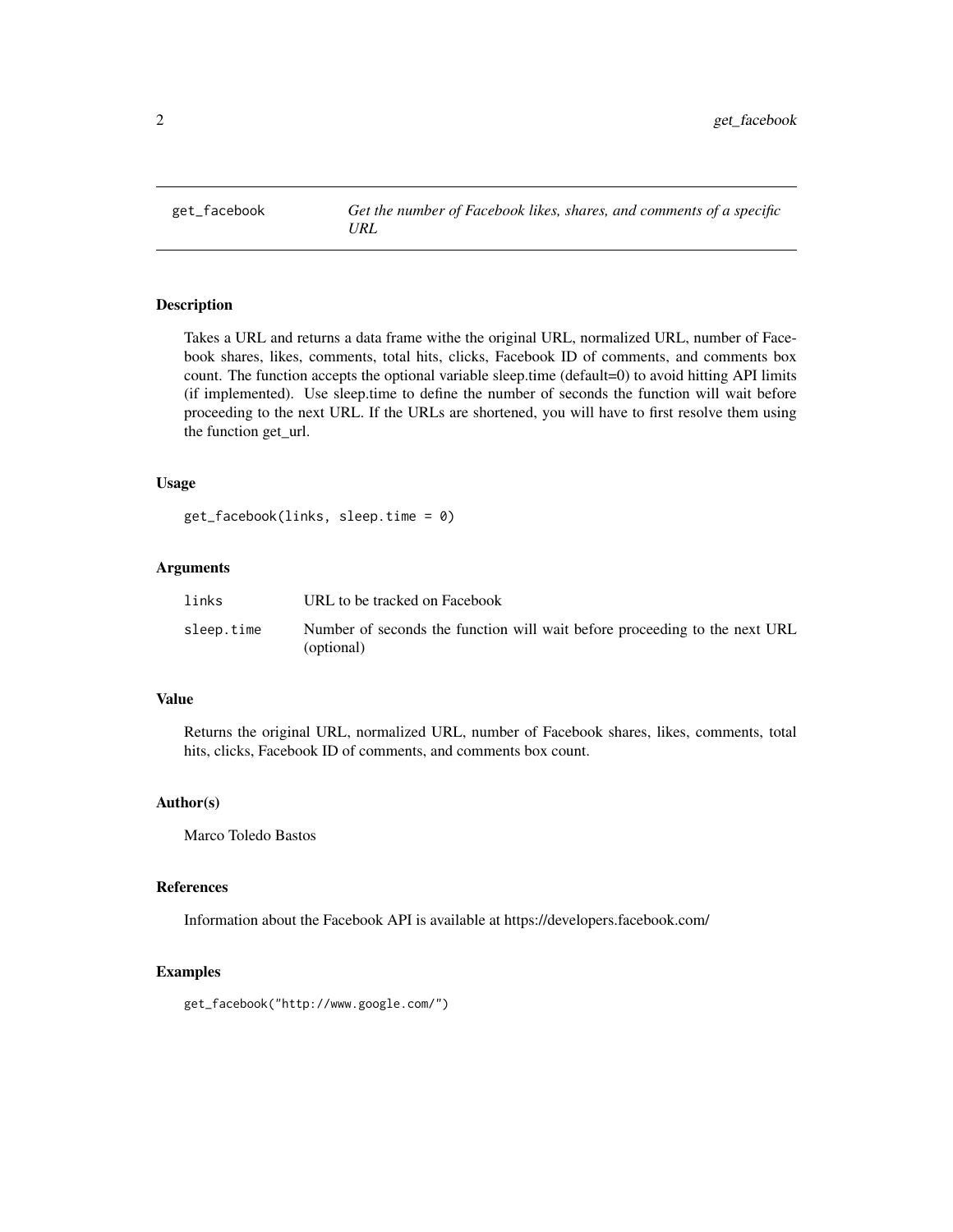<span id="page-2-0"></span>

Takes a URL and returns a data frame with the original URL and the number of shares on LinkedIn. The function accepts the optional variable sleep.time (default=0) to avoid hitting API limits (if implemented). Use sleep.time to define the number of seconds the function will wait before proceeding to the next URL. If the URLs are shortened, you will have to first resolve them using the function get\_url.

#### Usage

```
get_linkedin(links, sleep.time = 0)
```
# Arguments

| links      | URL to be tracked on LinkedIn                                                            |
|------------|------------------------------------------------------------------------------------------|
| sleep.time | Number of seconds the function will wait before proceeding to the next URL<br>(optional) |

#### Value

Returns the original URL and the number of shares on LinkedIn.

#### Author(s)

Marco Toledo Bastos

#### References

Information about the LinkedIn API is available at https://developer.linkedin.com/apis

# Examples

get\_linkedin("http://www.nytimes.com/")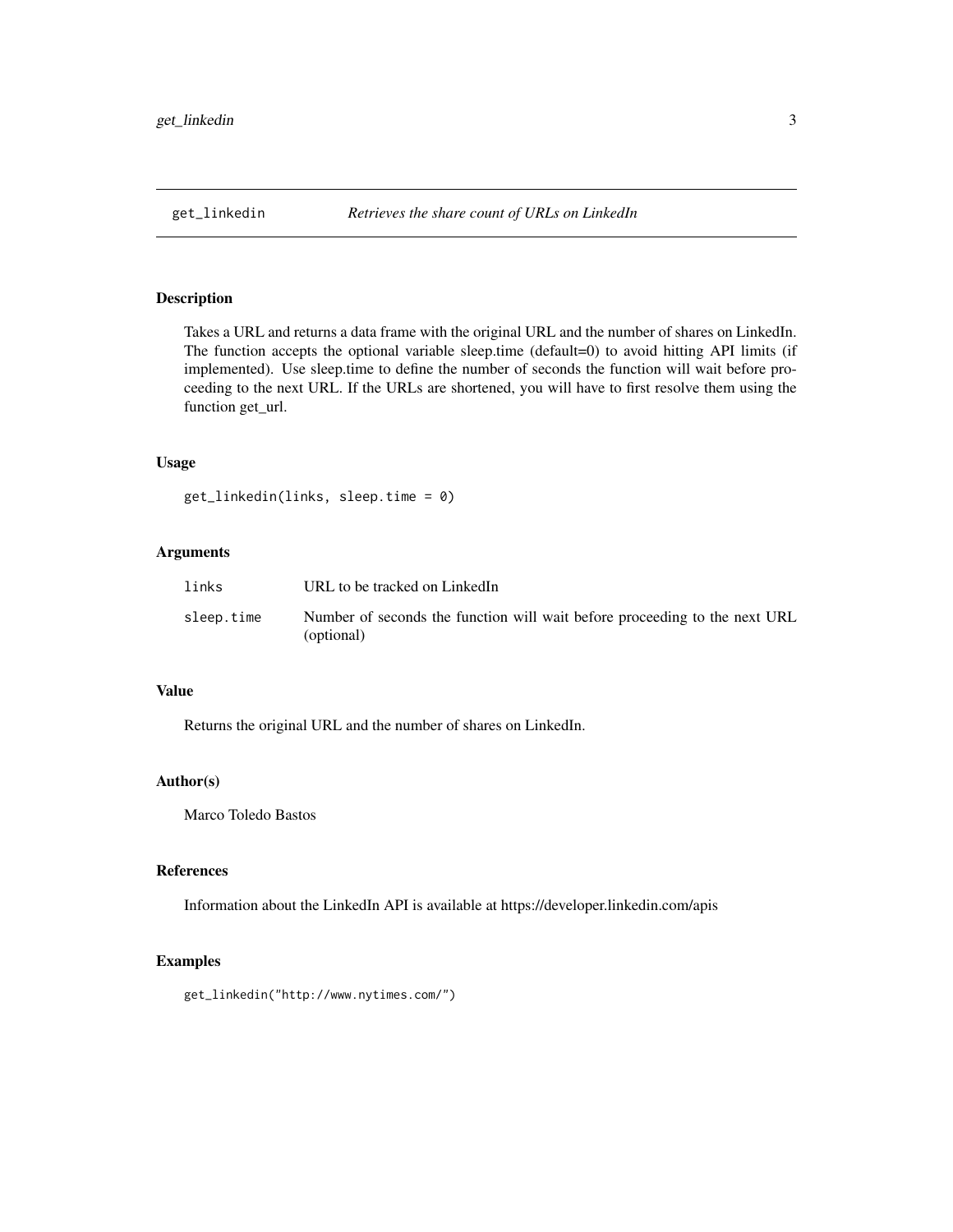<span id="page-3-0"></span>

Takes a URL and returns a data frame with the original URL and the number of pins on Pinterest. The function accepts the optional variable sleep.time (default=0) to avoid hitting API limits (if implemented). Use sleep.time to define the number of seconds the function will wait before proceeding to the next URL. If the URLs are shortened, you will have to first resolve them using the function get\_url.

# Usage

```
get_pinterest(links, sleep.time = 0)
```
# Arguments

| links      | URL to be tracked on Pinterest                                             |
|------------|----------------------------------------------------------------------------|
| sleep.time | Number of seconds the function will wait before proceeding to the next URL |

#### Value

Returns the original URL and the number of pins on Pinterest.

#### Author(s)

Marco Toledo Bastos

# References

Pinterest is yet to release its official public API. More informatio at https://developers.pinterest.com/

# Examples

get\_pinterest("http://www.nytimes.com/")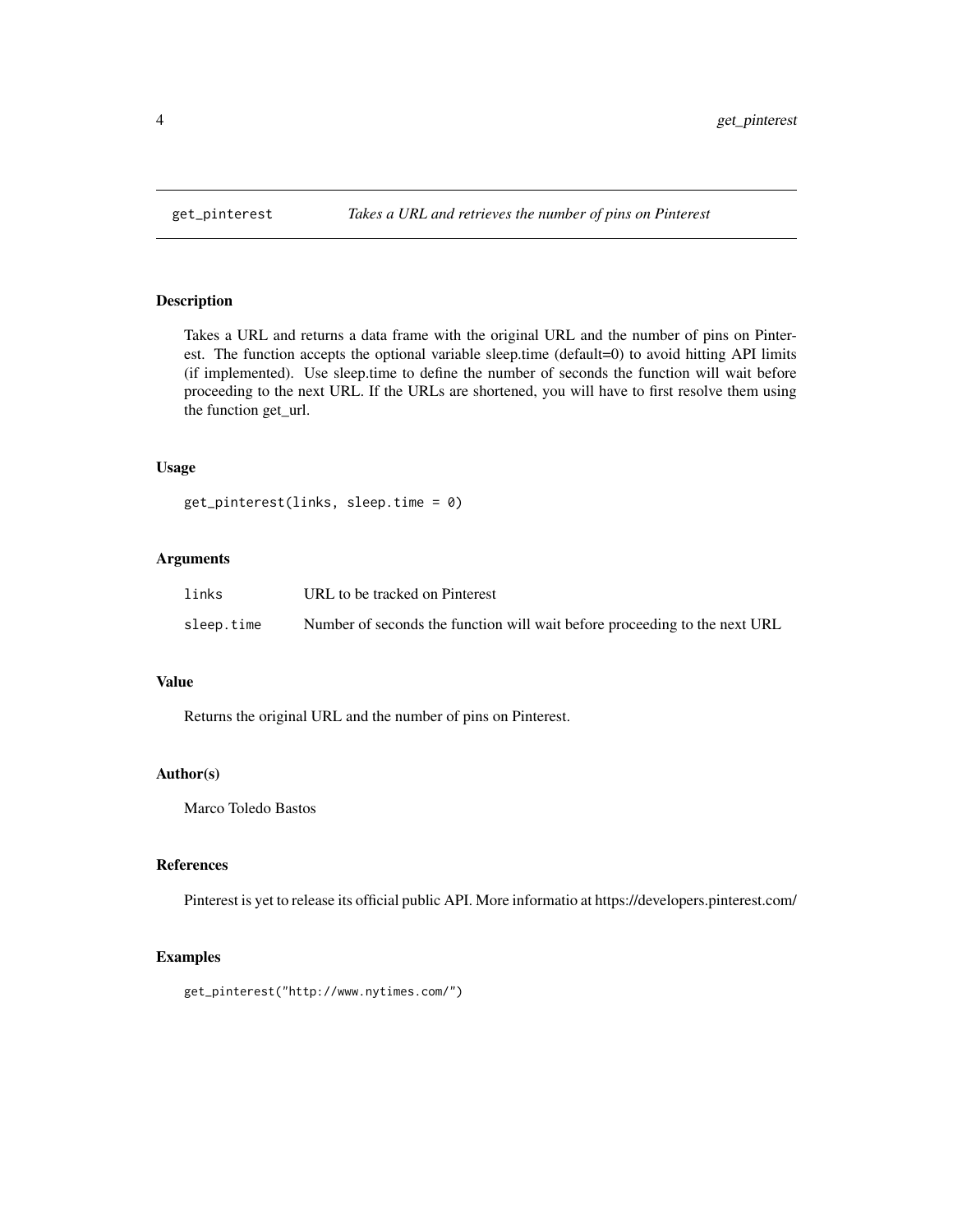<span id="page-4-0"></span>

Takes a URL and returns a data frame with forty columns associated with the performance of the URL on Reddit. The columns are: domain, banned\_by, media\_embed, subreddit, selftext\_html, selftext, likes, secure\_media, link\_flair\_text, id, gilded, secure\_media\_embed, clicked, stickied, author, media, score, approved\_by, over\_18, hidden, thumbnail, subreddit\_id, edited, link\_flair\_css\_class, author\_flair\_css\_class, downs, saved, is\_self, permalink, name, created, url, author\_flair\_text, title, created\_utc, ups, num\_comments, visited, num\_reports, and distinguished. The function accepts the optional variable sleep.time (default=0) to avoid hitting API limits (if implemented). Use sleep.time to define the number of seconds the function will wait before proceeding to the next URL. If the URLs are shortened, you will have to first resolve them using the function get\_url.

#### Usage

get\_reddit(links, sleep.time = 0)

#### Arguments

| links      | URL to be tracked on Reddit                                                              |
|------------|------------------------------------------------------------------------------------------|
| sleep.time | Number of seconds the function will wait before proceeding to the next URL<br>(optional) |

# Value

It returns a data frame with forty columns associated the performance of the URL on Reddit. The columns are: domain, banned\_by, media\_embed, subreddit, selftext\_html, selftext, likes, secure\_media, link\_flair\_text, id, gilded, secure\_media\_embed, clicked, stickied, author, media, score, approved\_by, over\_18, hidden, thumbnail, subreddit\_id, edited, link\_flair\_css\_class, author\_flair\_css\_class, downs, saved, is\_self, permalink, name, created, url, author\_flair\_text, title, created\_utc, ups, num\_comments, visited, num\_reports, and distinguished.

#### Author(s)

Marco Toledo Bastos

#### References

The Reddit API documentation is available at http://www.reddit.com/dev/api

#### Examples

get\_reddit("http://i.imgur.com/rSnA8.png")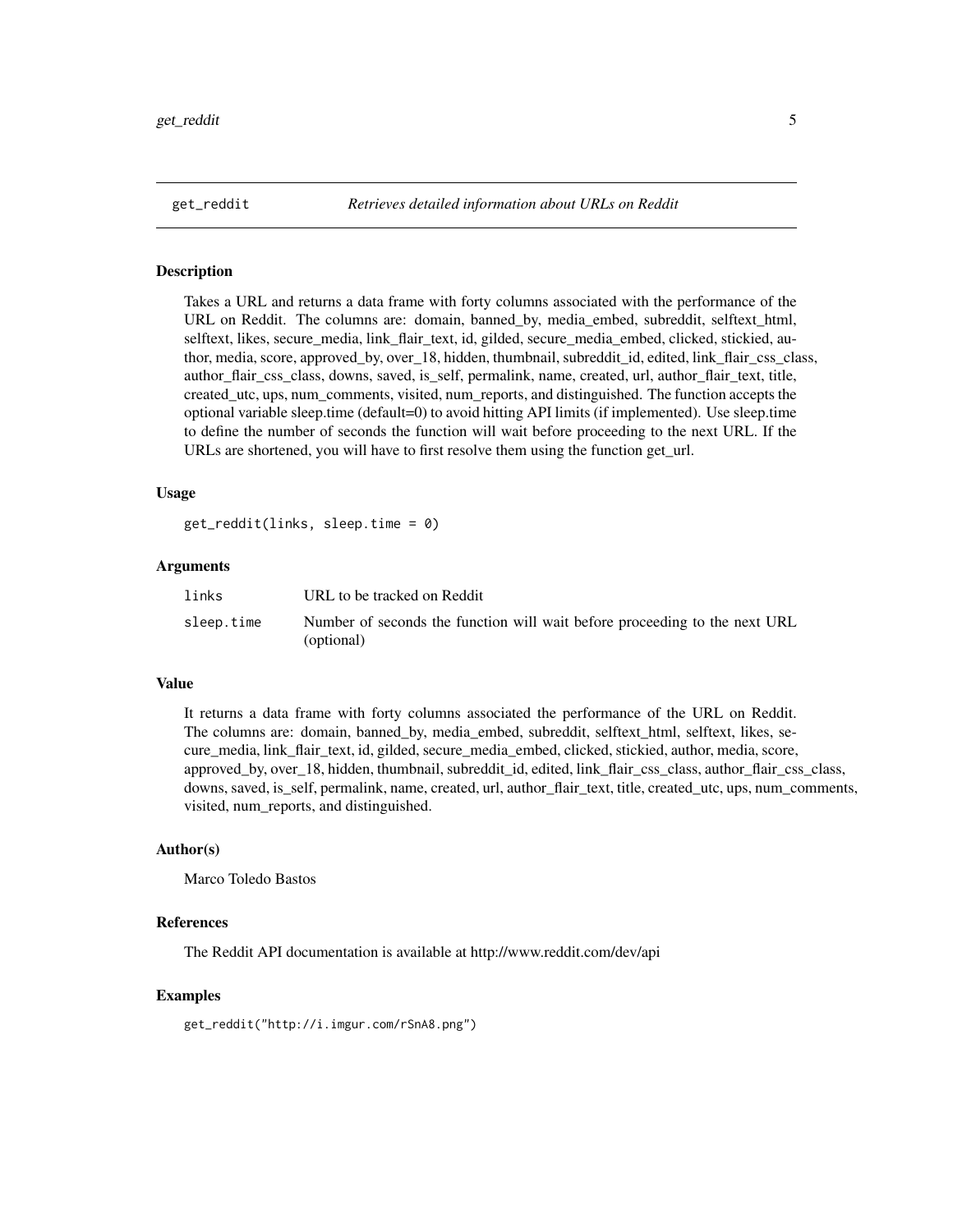<span id="page-5-0"></span>

This is the main function of the package. It takes one or multiple URL(s) and returns the information about the popularity and reach of the URL(s) on several social media platforms. It retrieves the number of shares, likes, tweets, pins, and hits on Facebook, Twitter, Pinterest, StumbleUpon, LinkedIn, and Reddit. Please note it can be time consuming to search for a large number of URLs. This function also accepts the optional variable sleep.time (default=0) to avoid hitting API limits (if implemented). Use sleep.time to define the number of seconds the function will wait before proceeding to the next URL. If the URLs are shortened, you will have to first resolve them using the function get\_url. Remember to include the trailing slash at the end of the address if you are searching for a domain.

#### Usage

```
get_socialmedia(links, sleep.time = 0)
```
#### **Arguments**

| links      | URL or list of URLs to be tracked across Facebook, Twitter, Pinterest, Stumble-<br>Upon, LinkedIn, and Reddit. |
|------------|----------------------------------------------------------------------------------------------------------------|
| sleep.time | Number of seconds the function will wait before proceeding to the next URL<br>(optional)                       |

#### Details

Most social media APIs fail to return valid results for shortened URLs. For these cases you should first use the funtion get\_url included in this the package that quickly resolves shortened URLs. The function get\_url can be used together with get\_socialmedia.

#### Value

Returns a data frame with the number of shares, likes, tweets, pins, and hits on Facebook, Twitter, Pinterest, StumbleUpon, LinkedIn, and Reddit. The resulting data frame includes the following 15 columns:

| ur1.                        | URL searched                     |
|-----------------------------|----------------------------------|
| normalized_url URL returned |                                  |
| fbk_shares                  | number of Facebook shares        |
| fbk likes                   | number of Facebook likes         |
| fbk comments                | number of Facebook comments      |
| fbk_total                   | total number of hits on Facebook |
| fbk_clicks                  | number of Facebook clicks        |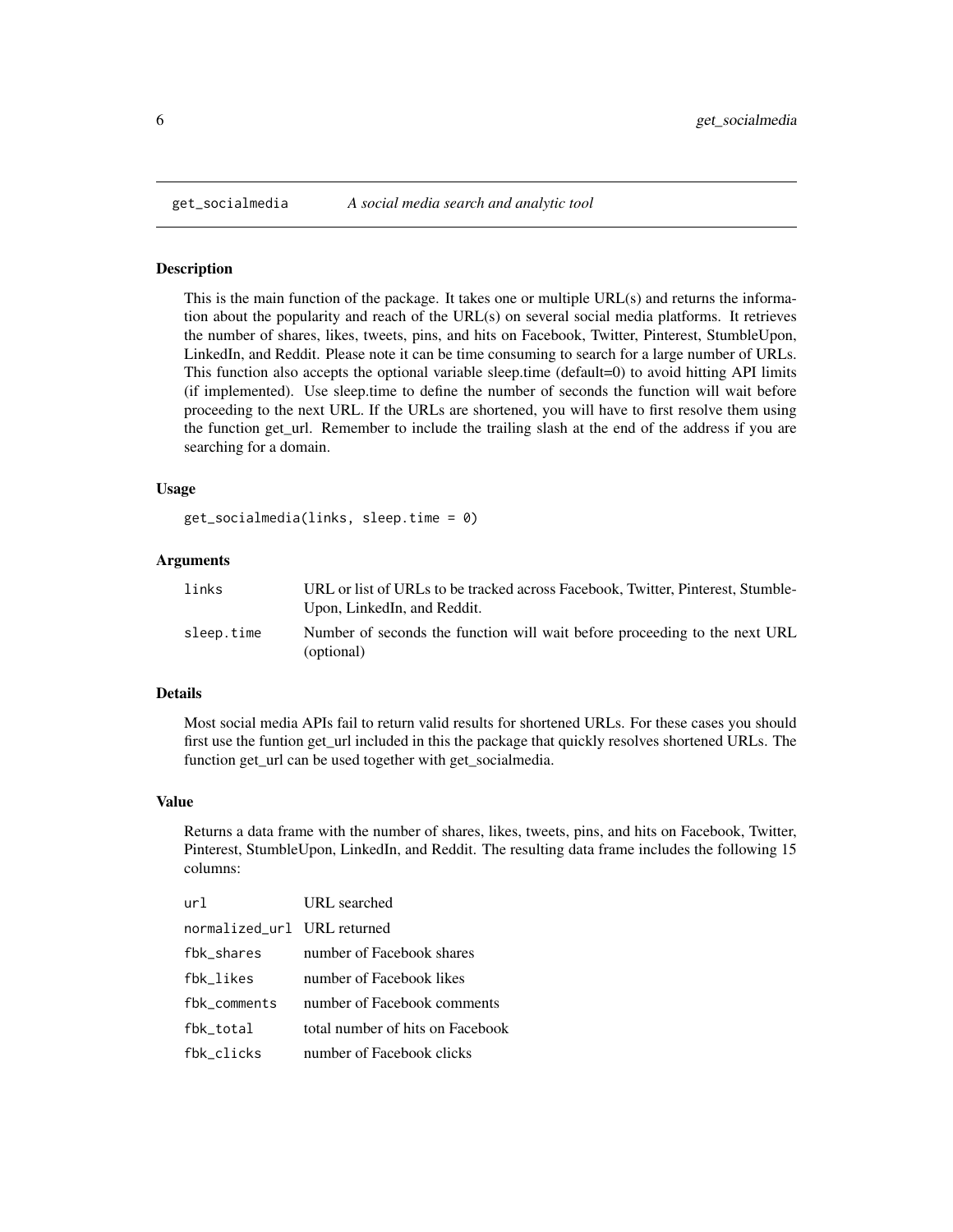<span id="page-6-0"></span>

| twt_tweets   | number of Twitter tweets     |
|--------------|------------------------------|
| rdt_score    | Reddit score                 |
| rdt_downs    | number of downs on Reddit    |
| rdt_ups      | number of ups on Reddit      |
| rdt_comments | number of comments on Reddit |
| lkn_shares   | number of LinkedIn shares    |
| stu_views    | number of StumbleUpon views  |
| pin_counts   | number of pins on Pinterest  |

#### Author(s)

Marco Toledo Bastos

#### Examples

get\_socialmedia("http://cran.r-project.org/")

get\_stumbleupon *Retrieves the view count of URLs on StumbleUpon*

#### Description

Takes a URL and returns a data frame with the original URL and the view count on StumbleUpon. The function accepts the optional variable sleep.time (default=0) to avoid hitting API limits (if implemented). Use sleep.time to define the number of seconds the function will wait before proceeding to the next URL. If the URLs are shortened, you will have to first resolve them using the function get\_url.

#### Usage

get\_stumbleupon(links, sleep.time = 0)

# Arguments

| links      | URL to be tracked on Stumble Upon                                                        |
|------------|------------------------------------------------------------------------------------------|
| sleep.time | Number of seconds the function will wait before proceeding to the next URL<br>(optional) |

#### Value

Returns a data frame with the view count of URLs on StumbleUpon. The resulting data frame includes the following 12 columns: result.url, result.in\_index, result.publicid, result.views, result.title, result.thumbnail, result.thumbnail\_b, result.submit\_link, result.badge\_link, result.info\_link, timestamp, and success.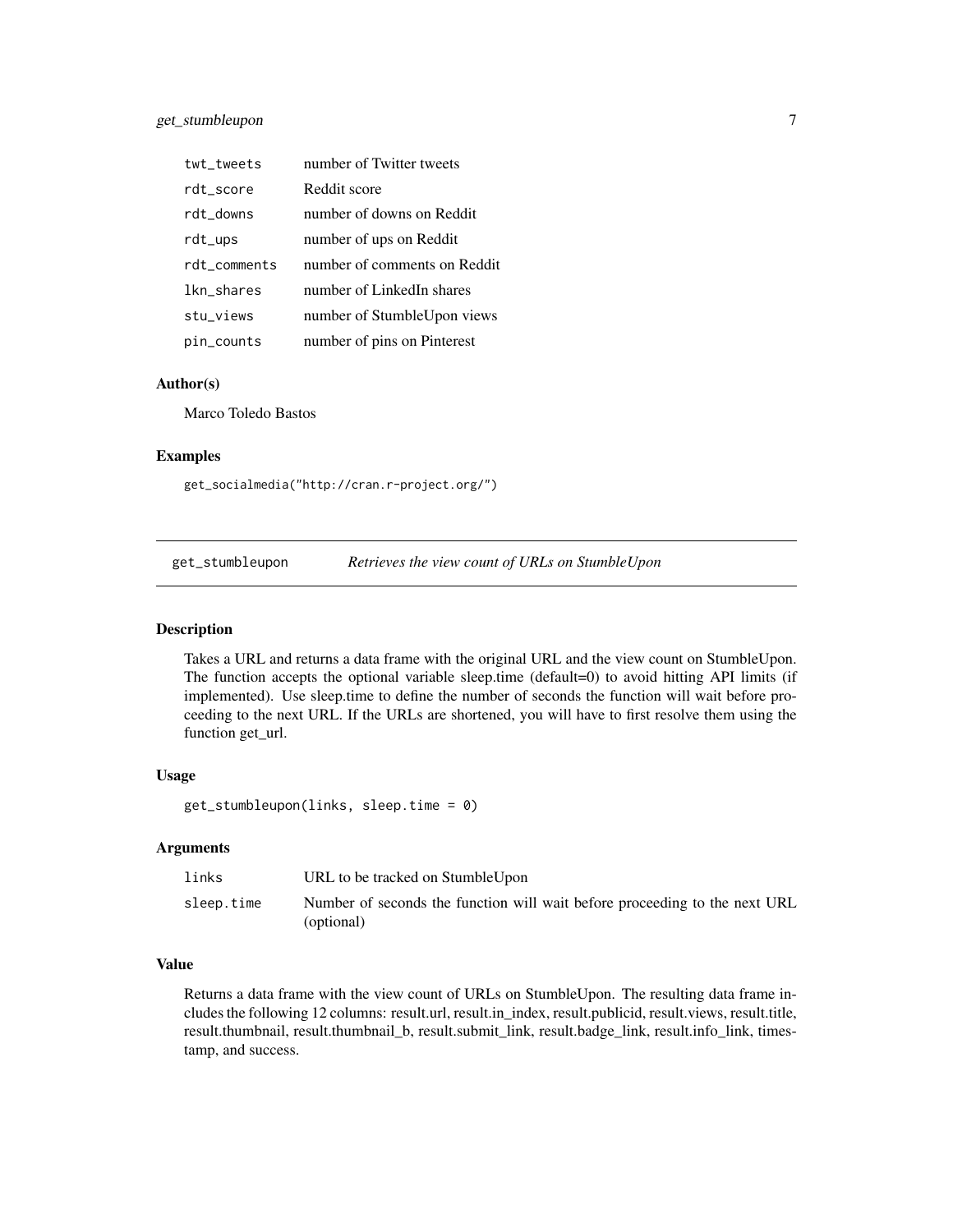#### <span id="page-7-0"></span>Author(s)

Marco Toledo Bastos

#### References

StumbleUpon has an API for the short URL functionality offered by Su.pr. More information at http://www.stumbleupon.com/help/business-tools/supr/supr-api/

#### Examples

get\_stumbleupon("http://www.cnn.com")

get\_twitter *Retrieves the tweet count of URLs on Twitter*

#### Description

Takes a URL and returns a data frame with the original URL and the tweet count on Twitter. The function accepts the optional variable sleep.time (default=0) to avoid hitting API limits (if implemented). Use sleep.time to define the number of seconds the function will wait before proceeding to the next URL. If the URLs are shortened, you will have to first resolve them using the function get\_url.

#### Usage

get\_twitter(links, sleep.time = 0)

#### Arguments

| links      | URL to be tracked on Twitter                                                             |
|------------|------------------------------------------------------------------------------------------|
| sleep.time | Number of seconds the function will wait before proceeding to the next URL<br>(optional) |

#### Value

Returns the original URL and the number of shares on Twitter.

# Author(s)

Marco Toledo Bastos

#### References

Information about the Twitter API is available at https://dev.twitter.com/

#### Examples

get\_twitter("http://www.cnn.com")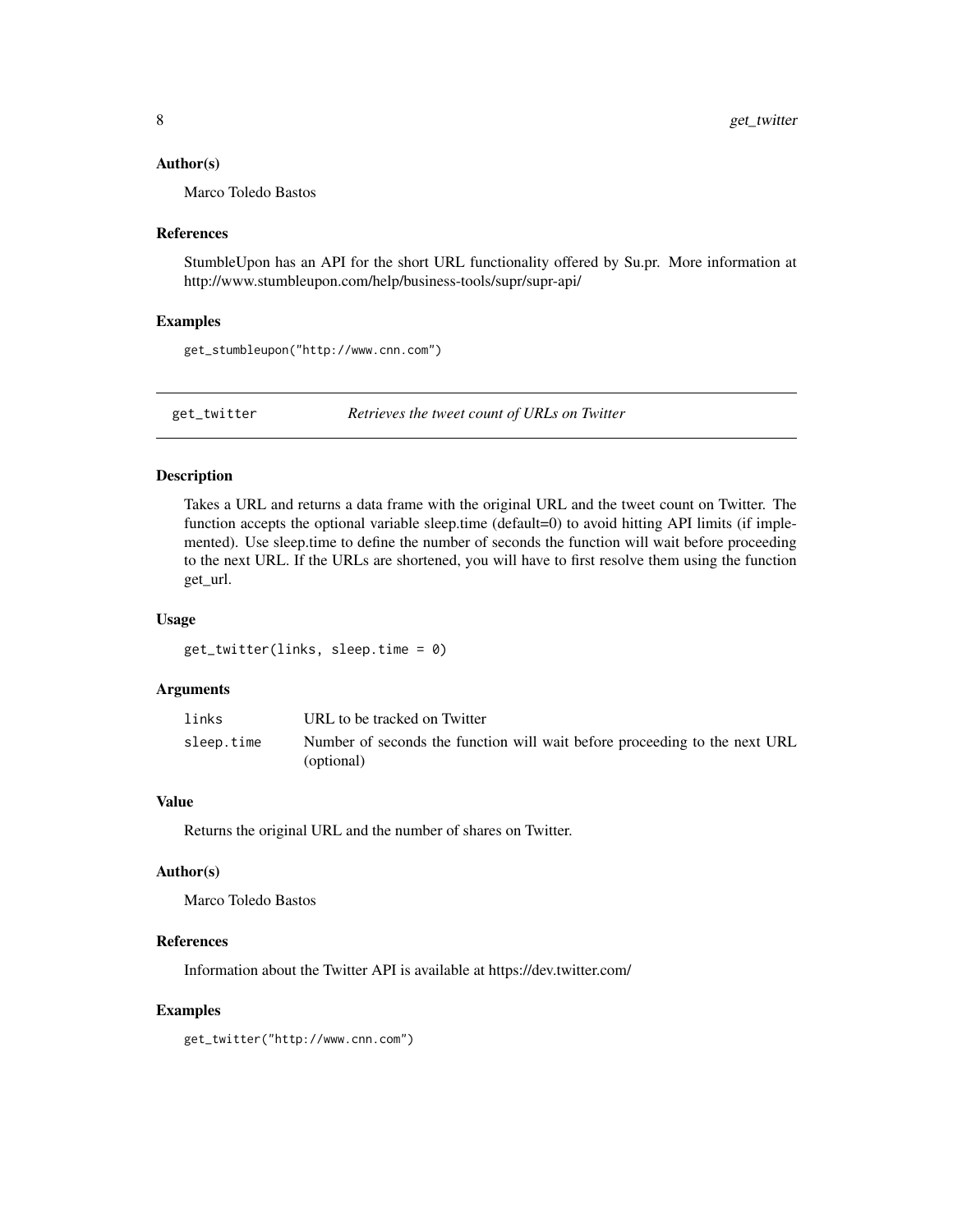<span id="page-8-0"></span>

The function takes a character vector with shortened URLs and returns a character vector (unless return.df=T) with the resolved URLs. The original shortened URLs are stored in the returned vector as the names attribute of the vector. The function get url accepts the optional variables sleep.time (default=0) and return.df (default=FALSE). The variable sleep.time is used to avoid hitting API limit and defines the number of seconds the function will wait before proceeding to the next URL. The default value of sleep.time is zero. The variable return.df is used to return a data frame instead of a character vector. The default value of return.df is FALSE.

#### Usage

 $get\_url(links, sleep.time = 0, return.df = F)$ 

# Arguments

| links      | Shortened URL or list of URLs to be resolved                                                                                   |
|------------|--------------------------------------------------------------------------------------------------------------------------------|
| sleep.time | Number of seconds the function will wait before proceeding to the next URL<br>(optional)                                       |
| return.df  | If return.df=TRUE the function returns a data frame. If return.df=FALSE (de-<br>fault) the function returns a character vector |

#### Value

If return.df=TRUE the function returns a data frame with two columns: the original URL and the resolved URL. If return.df=FALSE (default) the function returns a character vector with the resolved URL.

#### Author(s)

Marco Toledo Bastos

#### References

The function relies on Hadley Wickham's httr package. Hadley was also very helpful in optimizing the code.

#### Examples

get\_url("http://t.co/iWmeUiECAa")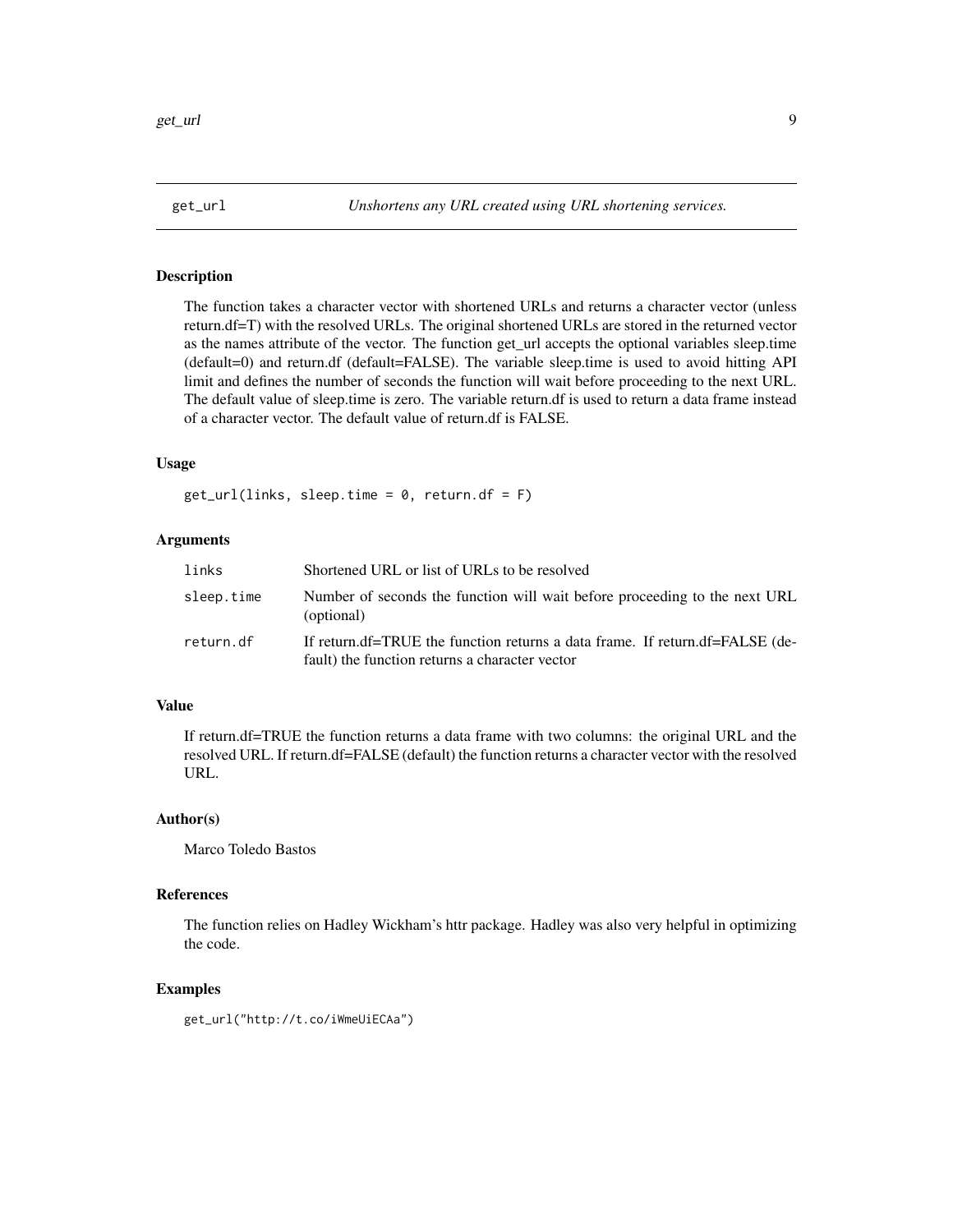<span id="page-9-0"></span>

Search and analytic tool that takes one or multiple URL(s) and returns the information about the popularity and reach of the URL(s) on social media. It retrieves the number of shares, likes, tweets, pins, and hits on Facebook, Twitter, Pinterest, StumbleUpon, LinkedIn, and Reddit.

#### Details

| Package: | SocialMediaMineR |
|----------|------------------|
| Type:    | Package          |
| Version: | 0.1              |
| Date:    | 2014-06-20       |
| License: | $GPL (=2)$       |

The function get\_socialmedia returns a data frame with the number of shares, likes, tweets, pins, and hits on Facebook, Twitter, Pinterest, StumbleUpon, LinkedIn, and Reddit. The resulting data frame includes the following 15 columns:

url URL searched normalized\_url URL returned fbk\_shares number of Facebook shares fbk\_likes number of Facebook likes fbk\_comments number of Facebook comments fbk\_total total number of hits on Facebook fbk\_clicks number of Facebook clicks twt\_tweets number of tweets on Twitter rdt\_score Reddit score rdt\_downs number of downs on Reddit rdt\_ups number of ups on Reddit rdt comments number of comments on Reddit lkn shares number of LinkedIn shares stu views number of StumbleUpon views pin\_counts number of pins on Pinterest

The package also includes dedicated functions to each social networking site. The function get\_facebook performs a search on Facebook, get\_linkedin on LinkedIn, get\_pinterest on Pinterest, get\_reddit on Reddit, get\_stumbleupon on StumbleUpon, and get\_twitter on Twitter. The function get\_url resolves shortened URLs and can be used with the aforementioned functions.

#### Author(s)

Marco Toledo Bastos

Maintainer: Marco Toledo Bastos <marco@toledobastos.com>

#### Examples

get\_socialmedia("http://www.nytimes.com/")